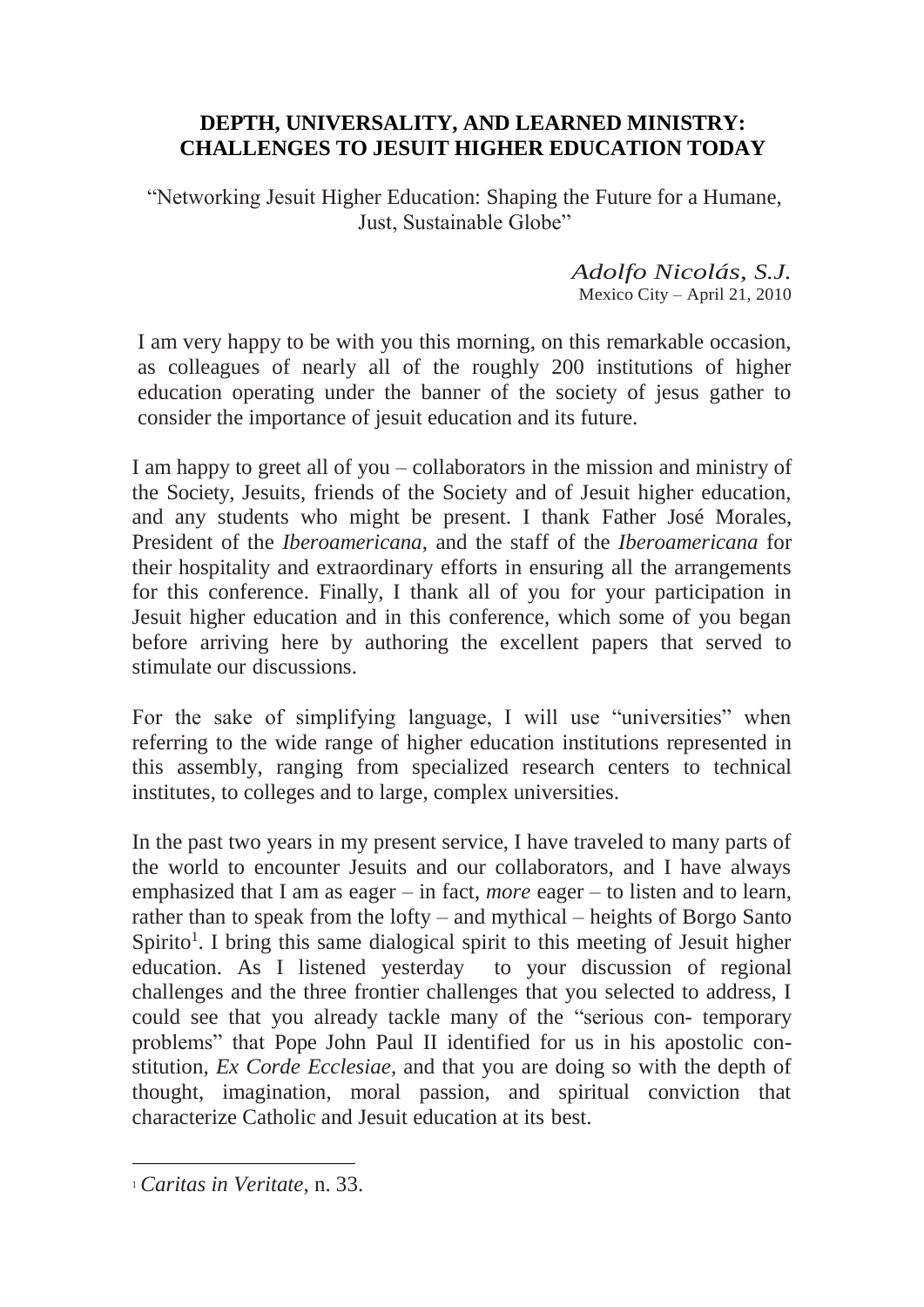What I wish to share this morning, therefore, should be taken as adding my perspective to what I hope will be an ongoing and ever deeper conversation on the future of Jesuit higher education. My own experience is that university people, especially university presidents, are not shy about sharing their points of view, so I am confident as you continue your consideration of important issues that your conversations will, at the very least, be spirited and insightful!

The theme of our conference – *Networking Jesuit Higher Education: Shaping the Future for a Humane, Just, Sustainable Globe* – involves a bold proposal. It sug- gests that we have today an extraordinary opportunity to have a hand in helping to shape the future, not only of our own institutions, but of the world, and that the way we can do that is through "networking." That word, "networking," so often used these days, is, in fact, typical, of the "new world" in which we live – a world which has as its "principal new feature," what Pope Benedict XVI calls "the explosion of worldwide interdependence, commonly known as globalization."<sup>2</sup>

The 35th General Congregation also saw our interconnectedness as the new context for understanding the world and discerning our mission. I am aware that the word "globalization" carries different meanings and evokes different reactions for people of diverse cultures. There has been much discussion on both the positive features and the negative effects of globalization, and I need not review them here. Rather, what I wish to invite us to reflect on together is this: How does this new context challenge us to re-direct, in some sense, the mission of Jesuit higher education?

You represent very different kinds of institutions from every part of the world, serving students, regions, and countries with widely divergent cultures, religions, resources, and having distinctive regional and local roles to play. Clearly, the question of the challenge of globalization for the mission of Jesuit higher education needs to be answered by each institution, in its unique social, cultural, and religious circumstances. But I wish to emphasize that it is also a question that calls for a common and universal response, drawn of course from your diverse cultural perspectives, from Jesuit higher education as a whole, as an apostolic sector.

<sup>2</sup> Rev. Peter-Hans Kolvenbach, S.J., "The Service of Faith and the Promotion of Justice in American Jesuit Higher Education," lecture at Santa Clara University, Oct. 6, 2000. See also Kolvenbach, "The Jesuit University in the Light of the Ignatian Charism," unpublished lecture from the International Meeting of Jesuit Higher Education, Rome, May 27, 2001.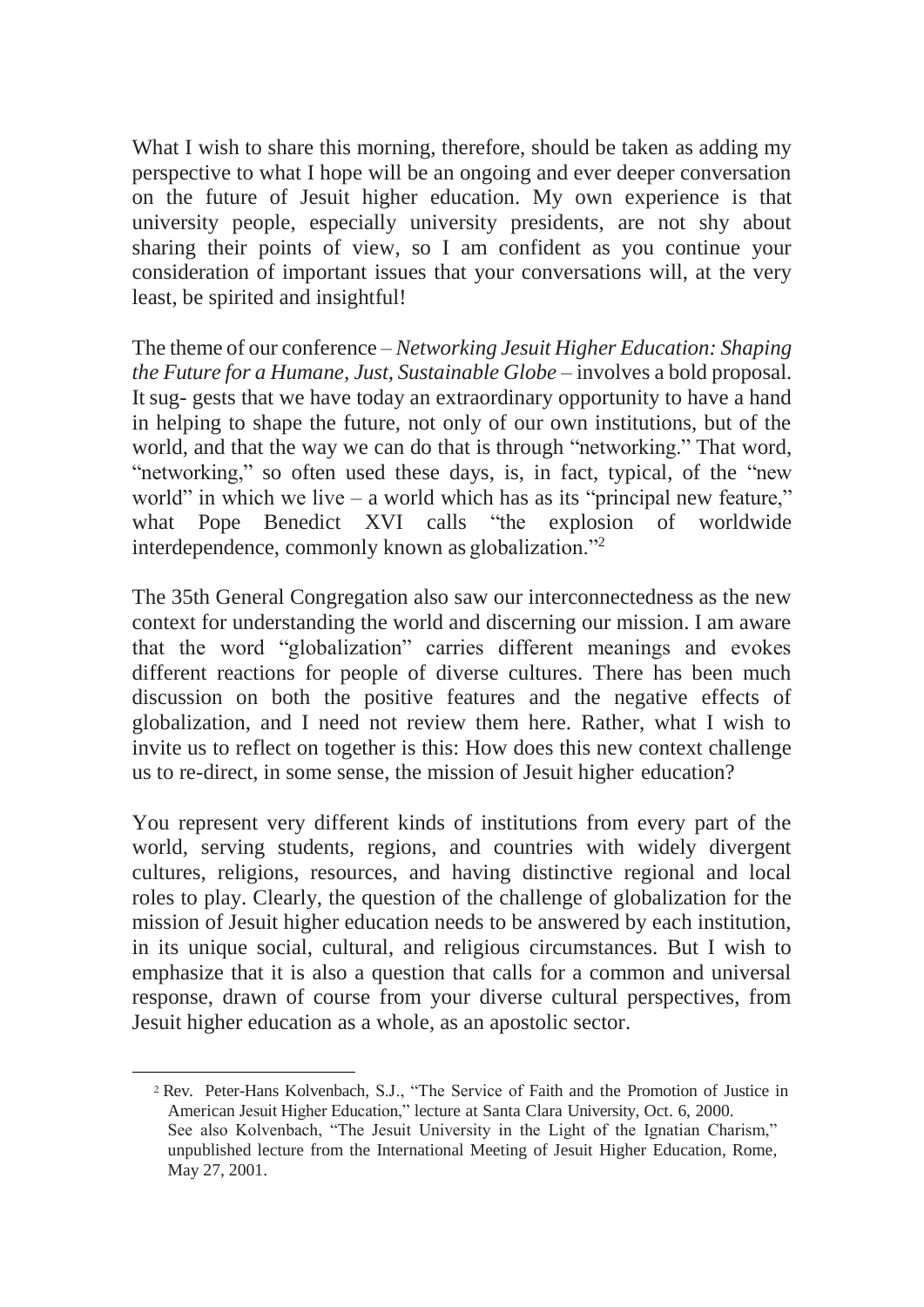How then does this new context of globalization, with the exciting possibilities and serious problems it has brought to our world, challenge Jesuit higher education to re-define, or at least, re-direct its mission? I would like to invite you to consider three distinct but related challenges to our shared mission that this new "explosion of interdependence" poses to us. First, promoting depth of thought and imagination. Second, rediscovering and implementing our "universality" in the Jesuit higher education sector. Third, renewing the Jesuit commitment to learned ministry.

### PROMOTING DEPTH OF THOUGHT AND IMAGINATION

I will begin quite forthrightly with what I see as a negative effect of globalization, what I will call the globalization of superficiality. I am told that I am the first Jesuit General to use e-mail and to surf the Web, so I trust that what I will say will not be mistaken as a lack of appreciation of the new information and communication technologies and their many positive contributions and possibilities.

However, I think that all of you have experienced what I am calling the globalization of superficiality and how it affects so profoundly the thousands of young people entrusted to us in our institutions. When one can access so much information so quickly and so painlessly; when one can express and publish to the world one's reactions so immediately and so unthinkingly in one's blogs or micro-blogs; when the latest opinion column from the *New York Times* or *El País*, or the newest viral video can be spread so quickly to people half a world away, shaping their perceptions and feelings, then the laborious, painstaking work of serious, critical thinking often gets short-circuited.

One can "cut-and-paste" without the need to think critically or write accurately or come to one's own careful conclusions. When beautiful images from the merchants of consumer dreams flood one's computer screens, or when the ugly or unpleasant sounds of the world can be shut out by one's MP3 music player, then one's vision, one's perception of reality, one's desiring can also remain shallow. When one can become "friends" so quickly and so painlessly with mere acquaintances or total strangers on one's social networks – and if one can so easily "unfriend" another without the hard work of encounter or, if need be, confrontation and then reconciliation – then relationships can also become superficial. When one is overwhelmed with such a dizzying pluralism of choices and values and beliefs and visions of life, then one can so easily slip into the lazy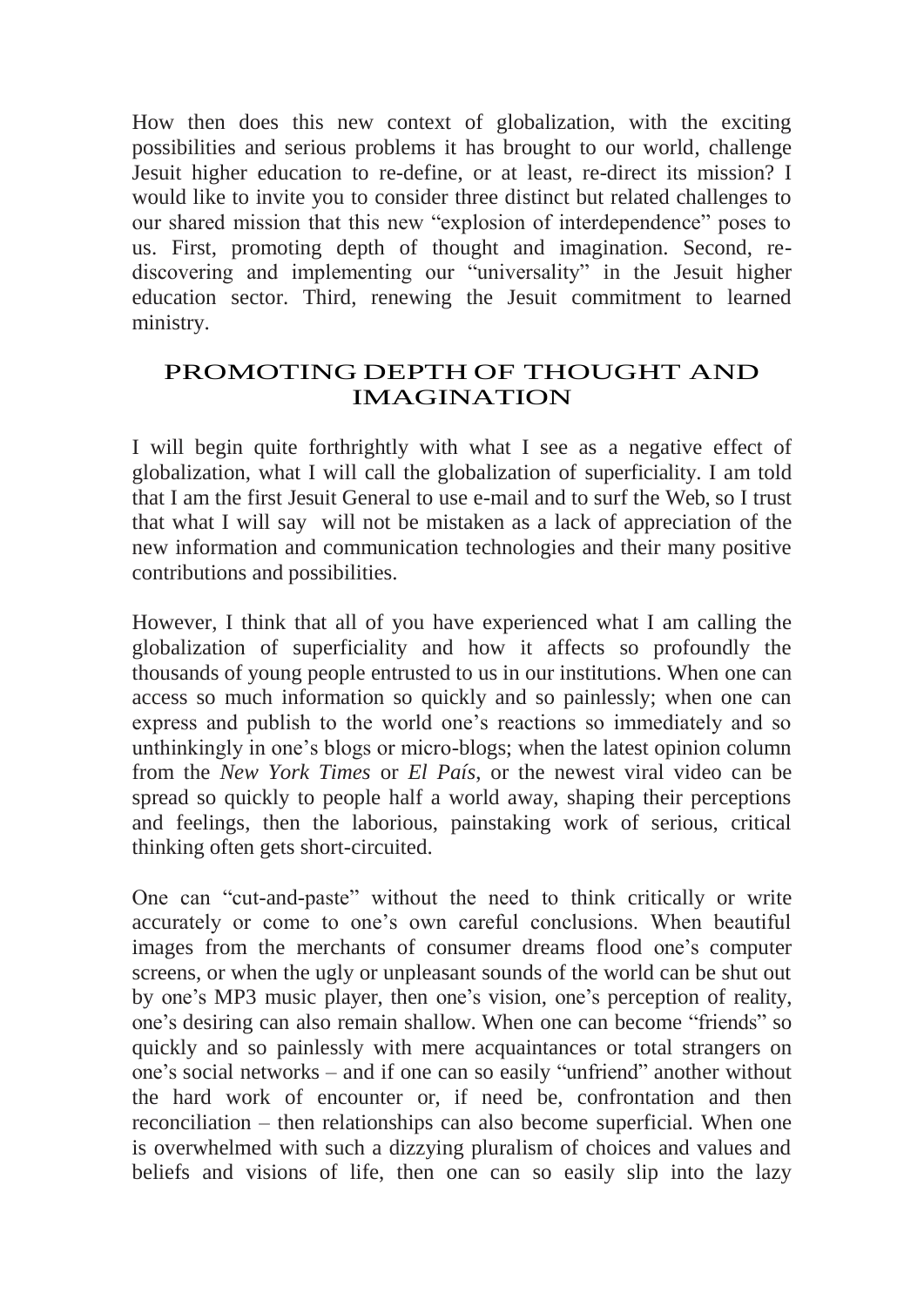superficiality of relativism or mere tolerance of others and their views, rather than engaging in the hard work of forming communities of dialogue in the search of truth and understanding. It is easier to do as one is told than to study, to pray, to risk, or to discern a choice.

I think the challenges posed by the globalization of superficiality – superficiality of thought, vision, dreams, relationships, convictions  $-$  to Jesuit higher education need deeper analysis, reflection, and discernment than we have time for this morning. All I wish to signal here is my concern that our new technologies, together with the under- lying values such as moral relativism and consumerism, are shaping the interior worlds of so many, especially the young people we are educating, limiting the fullness of their flourishing as human persons and limiting their responses to a world in need of healing intellectually, morally, and spiritually. We need to understand this complex new interior world created by globalization more deeply and intelligently so that we can respond more adequately and decisively as educators to counter the deleterious effects of such superficiality.

For a world of globalized superficiality of thought means the unchallenged reign of fundamentalism, fanaticism, ideology, and all those escapes from thinking that cause suffering for so many. Shallow, self-absorbed perceptions of reality make it almost impossible to feel compassion for the suffering of others; and a contentment with the satisfaction of immediate desires or the laziness to engage competing claims on one's deepest loyalty results in the inability to commit one's life to what is truly worthwhile. I'm convinced that these kinds of processes bring the sort of dehumanization that we are already beginning to experience. People lose the ability to engage with reality; that is a process of dehumanization that may be gradual and silent, but very real. People are losing their mental home, their culture, their points of reference.

The globalization of superficiality challenges Jesuit higher education to pro- mote in creative new ways the depth of thought and imagination that are distinguishing marks of the Ignatian tradition.

I have no doubt that all our universities are characterized by the striving towards excellence in teaching and learning and research. I want to put this in the context of the Ignatian tradition of "depth of thought and imagination." This means that we aim to bring our students beyond excellence of professional training to become well-educated "whole person[s] of solidarity," as Father Kolvenbach noted.<sup>3</sup> Perhaps what I mean

<sup>3</sup> GC 35. Decree 2, n. 20.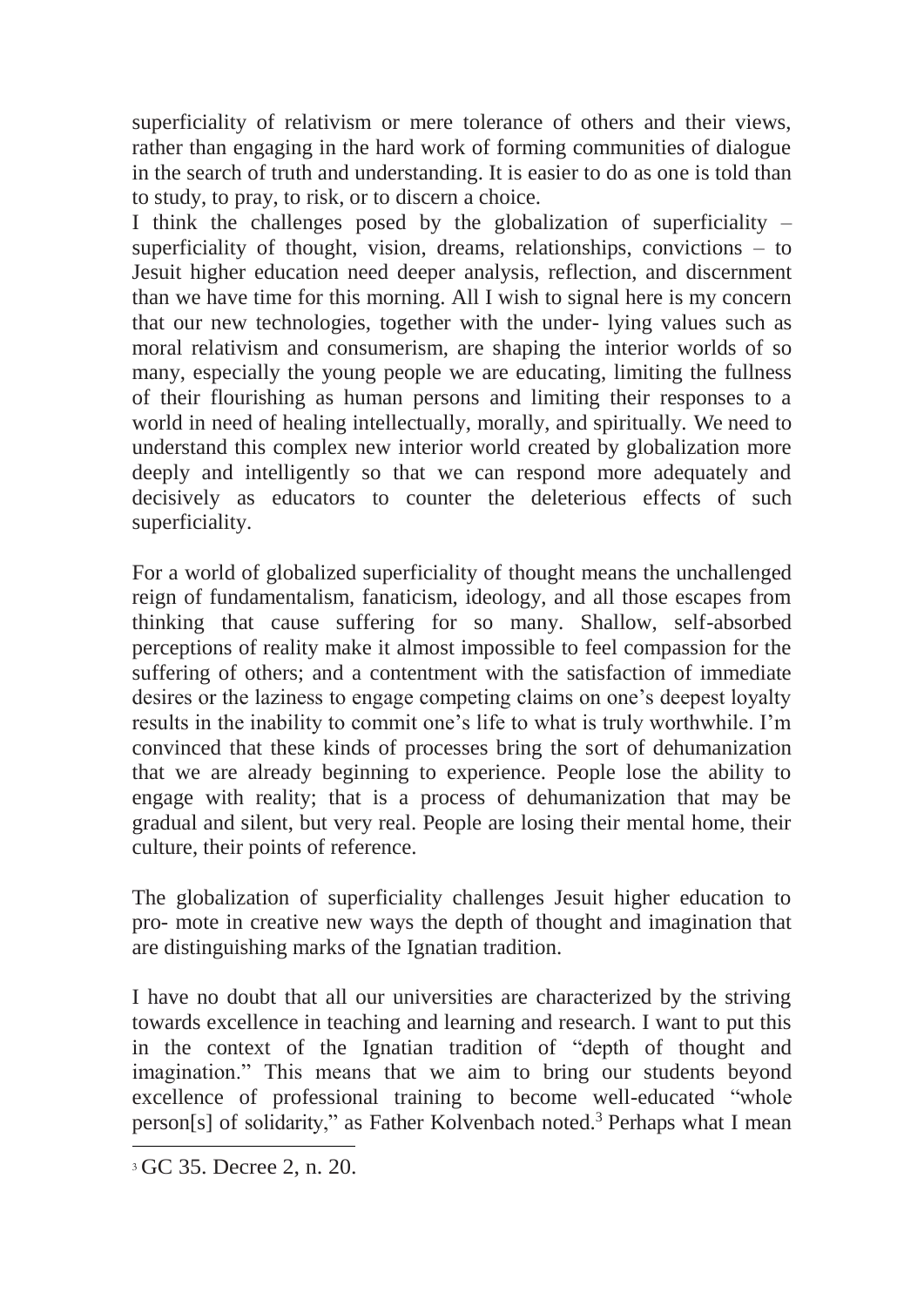can be best explained by reflecting a bit on the "pedagogy " in the contemplations on the mysteries of the life of Jesus in the Spiritual Exercises – which pedagogy Ignatius later applied to Jesuit education.

One might call this "pedagogy" of Ignatian contemplation the exercise of the creative imagination. The imagination works in cooperation with Memory, as we know from the Exercises. The English term used for the acts of the faculty of memory *to remember* – is very apropos.

Imagine a big jigsaw puzzle with your face in the middle. Now Ignatius asks us to break it into small pieces, that is, to DIS-member before we can remember. And this is why Ignatius separates seeing from hearing, from touching, from tasting, from smelling, and so on. We begin to remember – through the active, creative imagination  $-$  to rebuild ourselves as we rebuild the scenes of Bethlehem, the scenes of Galilee, the scenes of Jerusalem. We begin the process of recreating. And in this process, We are remembering. It is an exercise. At the end of the process – when the jigsaw puzzle is formed again – the face is no longer ours but the face of Christ, because we are rebuilding something different, something new. This process results in our personal transformation as the deepest reality of God's love in Christ is encountered.

The Ignatian imagination is a creative process that goes to the depth of reality and begins recreating it. Ignatian contemplation is a very powerful tool, and it is a shifting from the left side of the brain to the right. But it is essential to understand that *imagination* is not the same as *fantasy*. Fantasy is a flight from reality, to a world where we create images for the sake of a diversity of images. Imagination *grasps* reality.

In other words, depth of thought and imagination in the Ignatian tradition involves a profound engagement with the real, a refusal to let go until one goes beneath the surface. It is a careful analysis (dismembering) for the sake of an integration (remembering) around what is deepest: God, Christ, the Gospel. The starting point, then, will always be what is real: what is materially, concretely thought to be there; the world as we encounter it; the world of the senses so vividly described in the Gospels themselves; a world of suffering and need, a broken world with many broken people in need of healing. We start there. We don't run away from there. And then Ignatius guides us and students of Jesuit education, as he did his retreatants, to enter into the depths of that reality. Beyond what can be perceived most immediately, he leads one to see the hidden presence and action of God in what is seen, touched, smelt, felt. And that encounter with what is deepest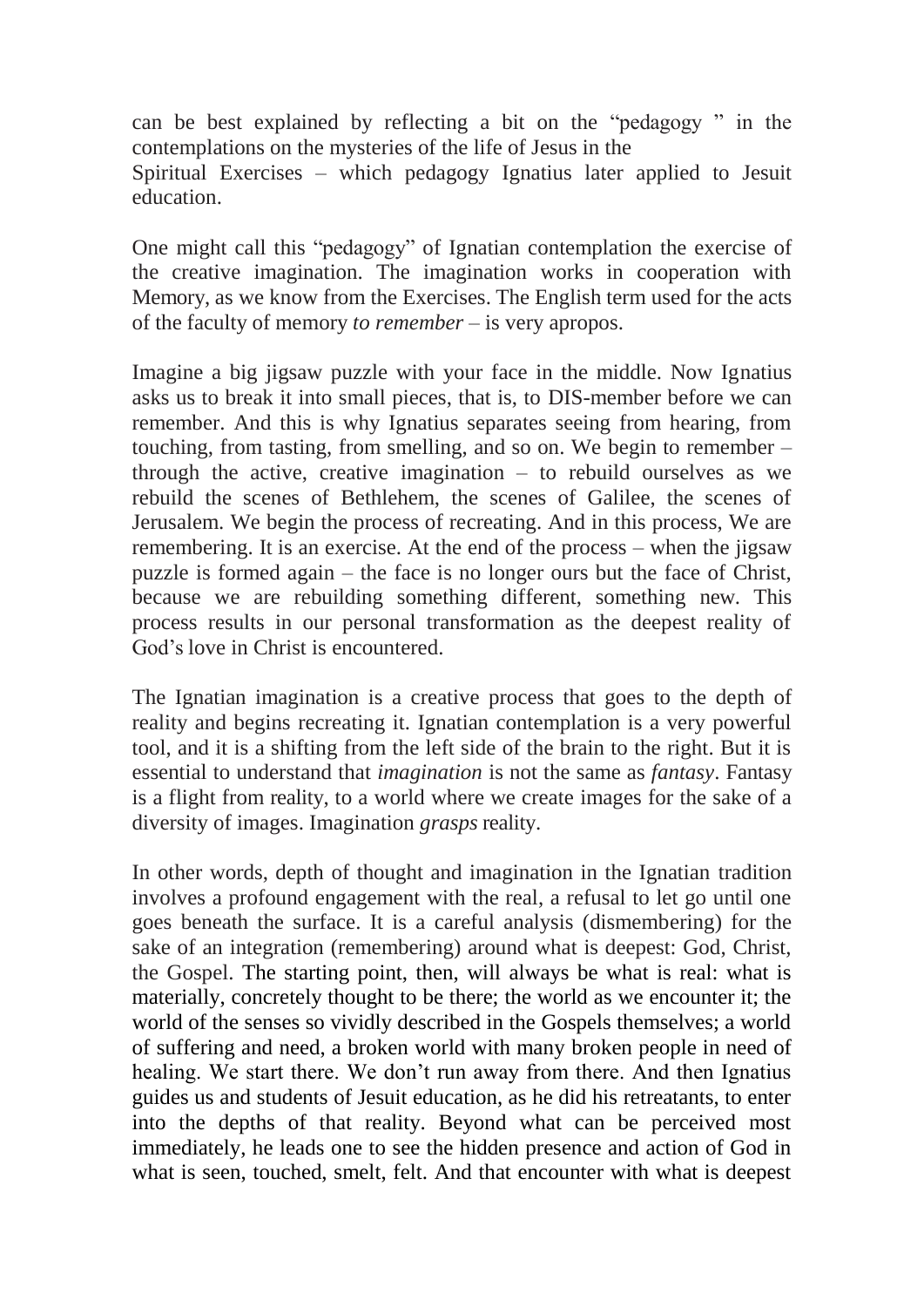changes the person.

A number of years ago, the Ministry of Education of Japan conducted a study in which they found that modern Japanese education had made great advances in science and technology, mathematics, and memory work. But, in their honest assessment, they saw that the educational system had become weaker in teaching imagination, creativity, and critical analysis. These, notably, are three points that are essential to Jesuit education.

Creativity might be one of the most needed things in present times – real creativity, not merely following slogans or repeating what we have heard or what we have seen in Wikipedia. Real creativity is an active, dynamic process of finding responses to real questions, finding alternatives to an unhappy world that seems to go in directions that nobody can control.

When I was teaching theology in Japan, I thought it was important to begin with pastoral theology – the basic experience – because we cannot ask a community that has been educated and raised in a different tradition to begin with speculative theology. But in approaching pastoral theology, I was particularly puzzled by creativity: What makes a pastor creative? I wondered. I came to realize that very often we accept dilemmas where there are no dilemmas. Now and then, we face a true dilemma: We don't know what to choose, and whatever we choose is going to be wrong. But those situations are very, very rare. More often, situations appear to be dilemmas because we don't want to think creatively, and we give up. Most of the time, there is a way out, but it requires an effort of the imagination. It requires the ability to see other models, to see other patterns.

In studying that issue, I found one concept developed by psychologists particularly helpful: floating awareness. Psychologists study Sigmund Freud, Erich Fromm, and others from different schools of psychology to develop what they call "floating awareness." When psychologists encounter a patient and diagnose the person, they choose from different methods of helping people, deciding on the process that is going to help most. I think this is exactly what a Spiritual Father should do. And I wish we had this floating awareness when we celebrate the liturgy: the ability to see the community and grasp what it needs now. It's a very useful concept when it comes to education as well.

It strikes me that we have problems in the Society with formation because, per- haps, our floating awareness is not so well developed. For about 20 years or so, we have been receiving vocations to the Society from groups that we didn't have before: tribal groups, Dalit in India, and other marginal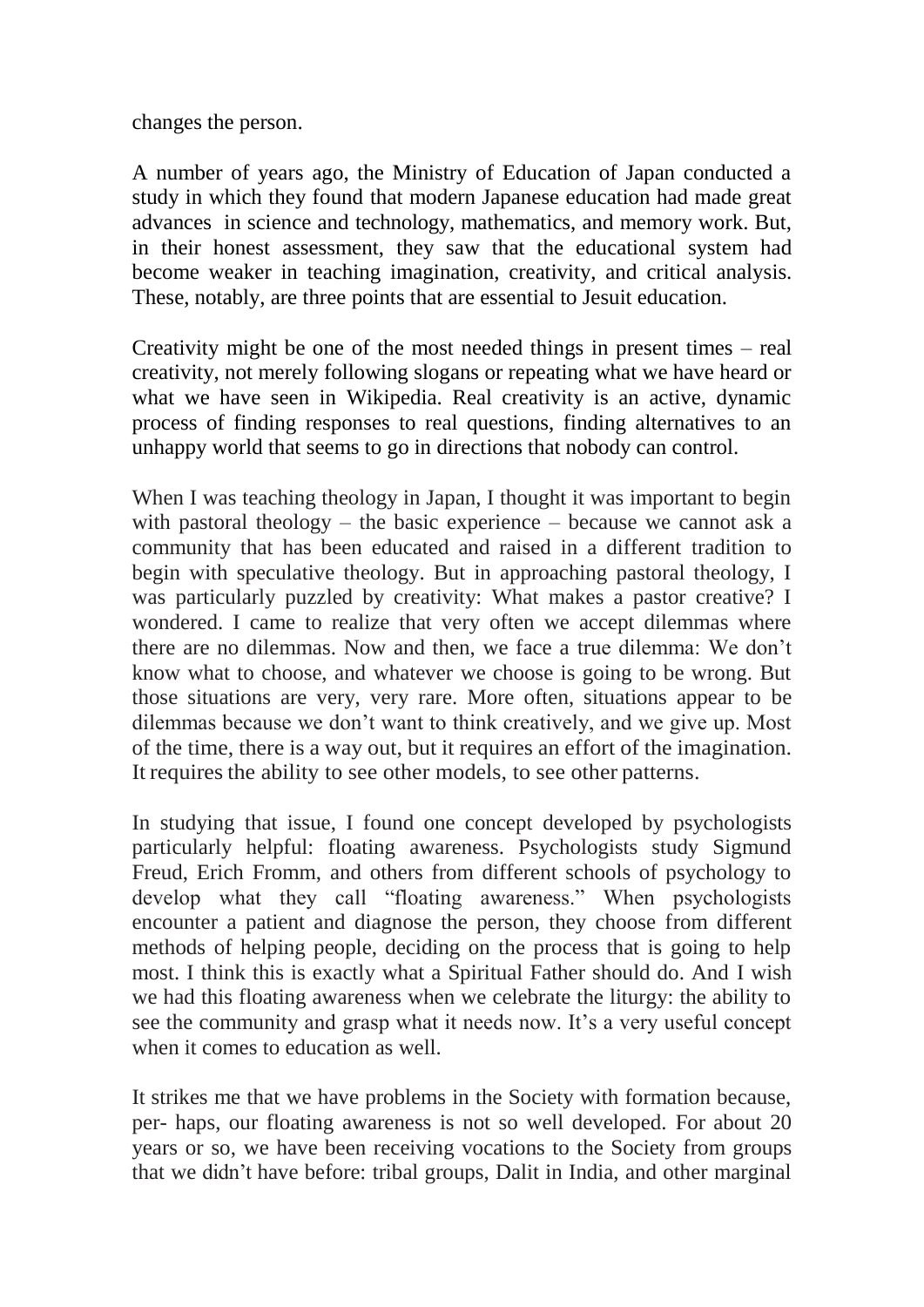communities. We have received them with joy because we have moved to the poor and then the poor have joined us. This is a wonderful form of dialogue.

But we have also felt a bit handicapped: How do you train these people? We think they don't have enough educational background, so we give them an extra year or two of studies. I don't think this is the right answer. The right answer is to ask: From where do they come? What is their cultural background? What kind of awareness of reality do they bring to us? How do they understand human relationships? We must accompany them in a different way. But for this we need tremendous imagination and creativity – an openness to other ways of being, feeling, relating. I accept that the dictatorship of relativism is not good. But many things are relative. If there is one thing I learned in Japan, it is that the human person is such a mystery that we can never grasp the person fully. We have to move with agility, with openness, around different models so that we can help them. For education, I would consider this a central challenge.

Our universities are now teaching a population that is not only diverse in itself; it's totally unlike the former generation. With the generational and cultural change, the mentality, questions, and concerns are so different. So we cannot just offer one model of education. As I said, the starting point will always be the real. Within that reality, we are looking for change and transformation, because this is what Ignatius wanted from the retreatant, and what he wanted through education, through ministry: that retreatants and others could be transformed.

Likewise, Jesuit education should change us and our students. We educators are in a process of change. There is no real, deep encounter that doesn't alter us. What kind of encounter do we have with our students if we are not changed? And the meaning of change for our institutions is "who our students become," what they value, and what they do later in life and work. To put it another way, in Jesuit education, the depth of learning and imagination encompasses and integrates intellectual rigor with reflection on the experience of reality together with the creative imagination to work toward constructing a more humane, just, sustainable, and faith-filled world. The experience of reality includes the broken world, especially the world of the poor, waiting for healing. With this depth, we are also able to recognize God as already at work in our world.

Picture in your mind the thousands of graduates we send forth from our Jesuit universities every year. How many of those who leave our institutions do so with both professional competence *and* the experience of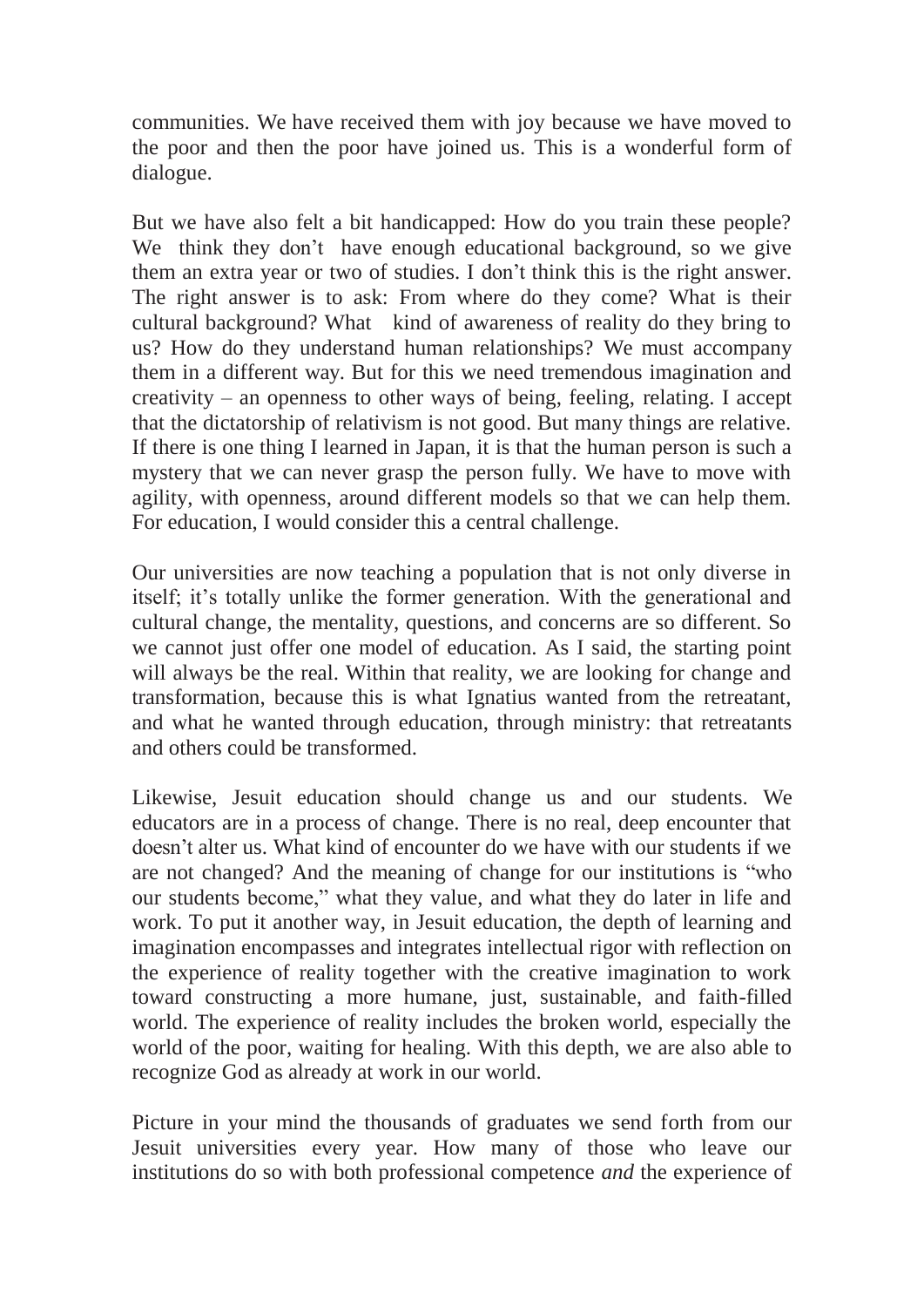having, in some way during their time with us, a depth of engagement with reality that transforms them at their deepest core? What more do we need to do to ensure that we are not simply populating the world with bright and skilled superficialities?

# **RE-DISCOVERING UNIVERSALITY**

I would now like to turn to a second challenge of the new globalized world to Jesuit higher education. One of the most positive aspects of globalization is that it has, in fact, made communication and cooperation possible with an ease and at a scale that was unimaginable even just a decade ago. The Holy Father, in his address to the 35th General Congregation, described our world as one "of more intense communication among peoples, of new possibilities for acquaintance and dialogue, of a deep longing for peace." As traditional boundaries have been challenged by globalization, our narrower understandings of identity, belonging, and responsibility have been re-defined and broadened. Now, more than ever, we see that, in all our diversity, we are, in fact, a single humanity, facing common challenges and problems, and, as GC 35 put it, we "bear a common responsibility for the welfare of the entire world and its development in a sustainable and lifegiving way."<sup>4</sup> And the positive realities of globalization bring us, along with this sense of common belonging and responsibility, numerous means of working together if we are creative and courageous enough to use them.

In today's university world, I know that many of you experience this breakdown of traditional boundaries in the contemporary demand that you internationalize, in order to be recognized as universities of quality – and rightly so. Already many of you have successfully opened offshore or branch campuses, or entered into twinning or cross-border programs that allow your students or faculty members to study or work abroad, to engage and appreciate other cultures, and to learn from and with people of diverse cultures.

When I travel, I am often asked why the number of Jesuits fully involved in social centers or social apostolate has come down; we are far less than we were before. This is true. But also in our schools we have far fewer Jesuits. And yet, at the same time, in our universities and our schools, we have many more programs than before with a social relevance. When I visited

<sup>4</sup> *Ex Corde Ecclesiae*, n 32. 5 GC35, Decree 3, n. 43. 6 GC35, Decree 2, n. 20.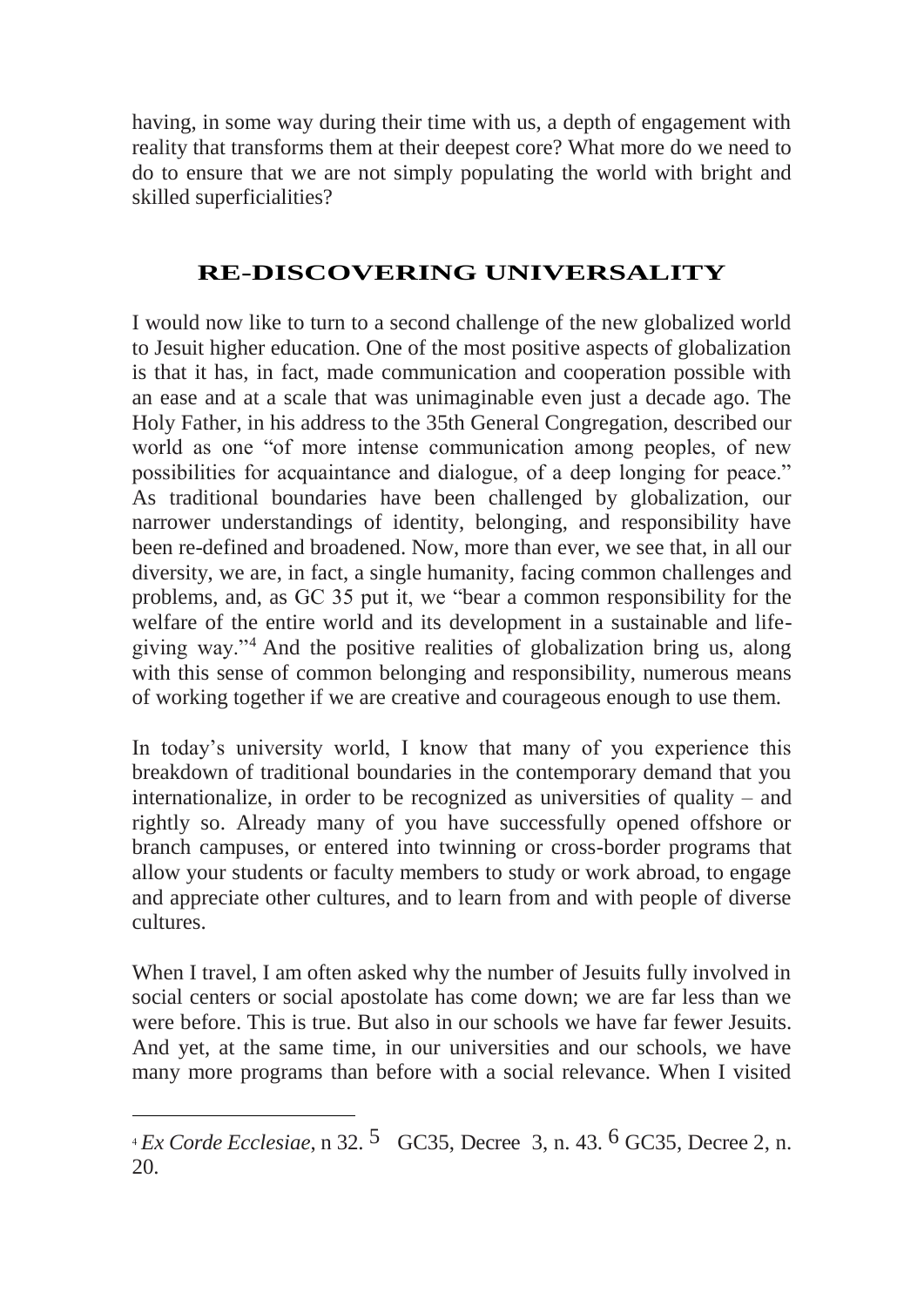California last year – my first visit to the United States – I was greatly encouraged to see that in every one of our schools there was an outreach program, a broadening of horizons: bringing students to other countries, to other continents, to heighten their awareness and concern.

You have also been able to welcome more international students into your own universities, and all of these cross-cultural encounters and experiences surely enrich the quality of scholarship and learning in your institutions, as well as help you to clarify your own identity and mission as Catholic, Jesuit universities. Internationalization is helping your universities become better. It is not this, however, that I wish to emphasize at this point. What I wish to highlight flows from your discussions yesterday. I will break down my argument into three points.

First, I am sure that all of you will agree with Pope John Paul II who, in *Ex Corde Ecclesiae*, observed that in addition to quality teaching and research, every Catholic university is also called on to become an effective, responsible instrument of progress –for individuals as well as for society.<sup>4</sup> For Ignatius, every ministry is growth, transformation. We are not talking about progress in material terms but about progress that supposes the person goes through a number of experiences, learning and growing from each of them. I know that, in different ways, every Jesuit university is striving to become what Ignacio Ellacuría, the Jesuit rector of the Universidad Centroamericana Simeon Cañas, who was martyred 20 years ago, called a *proyecto social*. A university becomes a social project. Each institution rep- resented here, with its rich resources of intelligence, knowledge, talent, vision, and energy, moved by its commitment to the service of faith and promotion of justice, seeks to insert itself into a society, not just to train professionals, but in order to become a cultural force advocating and promoting truth, virtue, development, and peace in that society. We could say every university is committed to *caritas in veritate*  to promote love and truth – truth that comes out in justice, in new relationships, and so forth. We would be here all day if I were to list all that you do for your regions or countries, all the programs and initiatives in public education, health, housing, human rights, peace and reconciliation, environmental protection, micro-finance, disaster response, governance, inter-religious dialogue, and the like.

Second: however, thus far, largely what we see is each university, each institution working as a *proyecto social* by itself, or at best with a national or regional network. And this, I believe, does not take sufficient advantage of what our new globalized world offers us as a possibility for greater service. People speak of the Jesuit university or higher education system.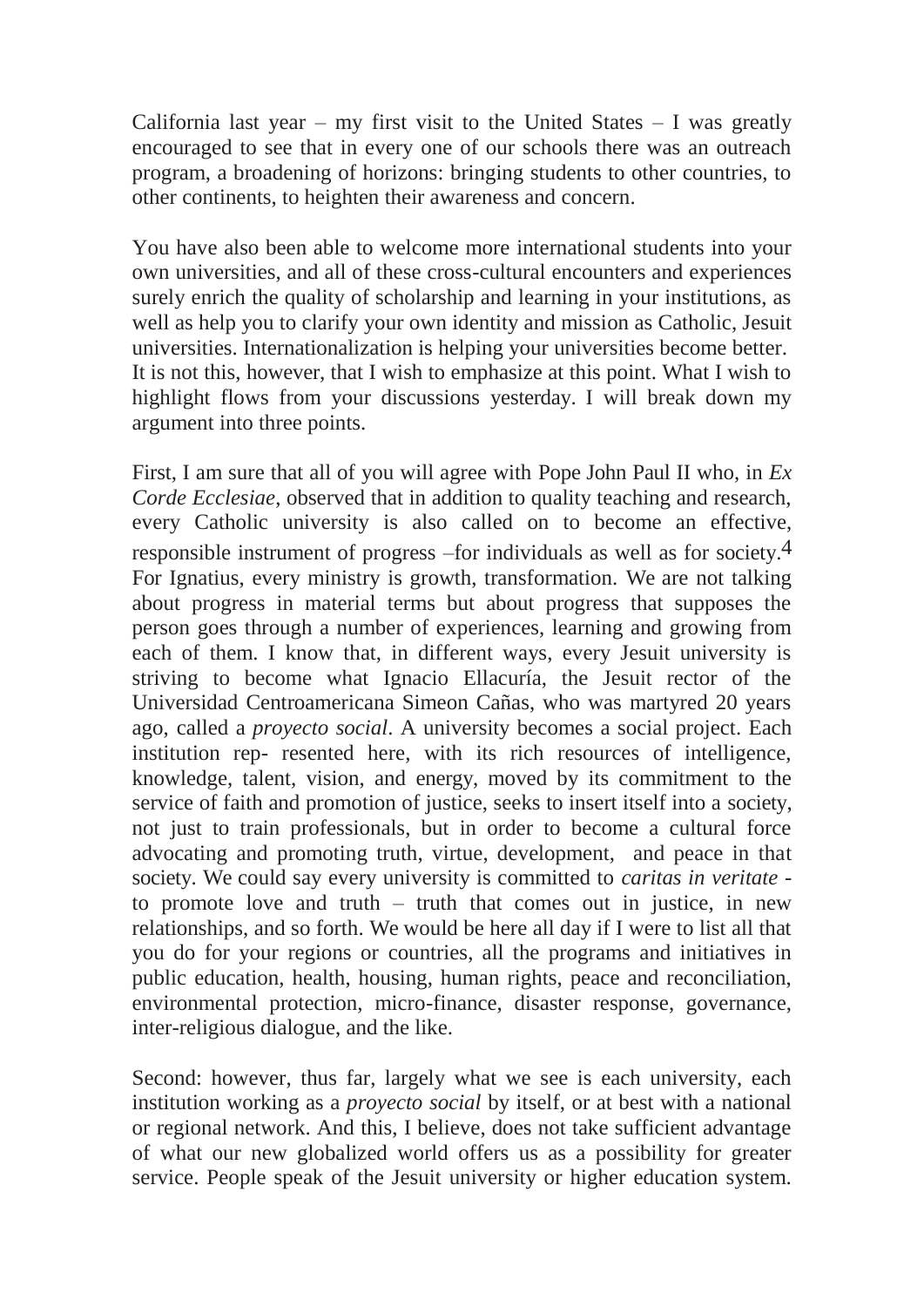They recognize the "family resemblances" between Comillas in Madrid and Sanatadharma in Jogjakarta, between Javieriana in Bogota and Loyola College in Chennai, between St. Peter's in Jersey City and St. Joseph in Beirut. But, as a matter of fact, there is only a commonality of Ignatian inspiration rather than a coherent "Jesuit university network": Each of our institutions operates relatively autonomously of each other, and as a result, the impact of each as a *proyecto social* is limited. The 35th General Congregation observed that "in this global context, it is important to highlight the extraordinary potential we possess as international and multicultural body."<sup>5</sup> It seems to me that, until now, we have *not* fully made use of this "extraordinary potential" for "universal" service as institutions of higher education. I think this is precisely the focus of many of your presentations and your concerns here.

This brings me to my third and main point: Can we not go beyond the loose family relationships we now have as institutions, and re-imagine and reorganize ourselves so that, in this globalized world, we can more effectively realize the universality which has always been part of Ignatius' vision of the Society? Isn't this the moment to move like this? Surely the words used by the 35th General Congregation to describe the Society of Jesus as a whole apply as well to Jesuit universities around the world:

"The new context of globalization requires us to act as a universal body with a universal mission, realizing at the same time the radical diversity of our situations. It is as a worldwide community – and, simultaneously, as a network of local communities – that we seek to serve others across the world."<sup>6</sup>

To be concrete, while regional organizations of cooperation in mission exist among Jesuit universities, I believe the challenge is to expand them and build more universal, more effective international networks of Jesuit higher education. If each university, working by itself as a *proyecto social*, is able to accomplish so much good in society, how much more can we increase the scope of our service to the world if all the Jesuit institutions of higher education become, as it were, a single global *proyecto social* ? So it is expanding already the awareness that you and we all have. Before coming here, I met with the Provincials of Africa in Rome; some other Provincials from Latin America were passing through as well. A couple of them mentioned, "Since you are going to Mexico for this meeting, can you tell the directors and the deans and the universities to *share* the resources they

<sup>5</sup> GC35, Decree 3, n.

<sup>6</sup> GC35, Decree 2, n. 20.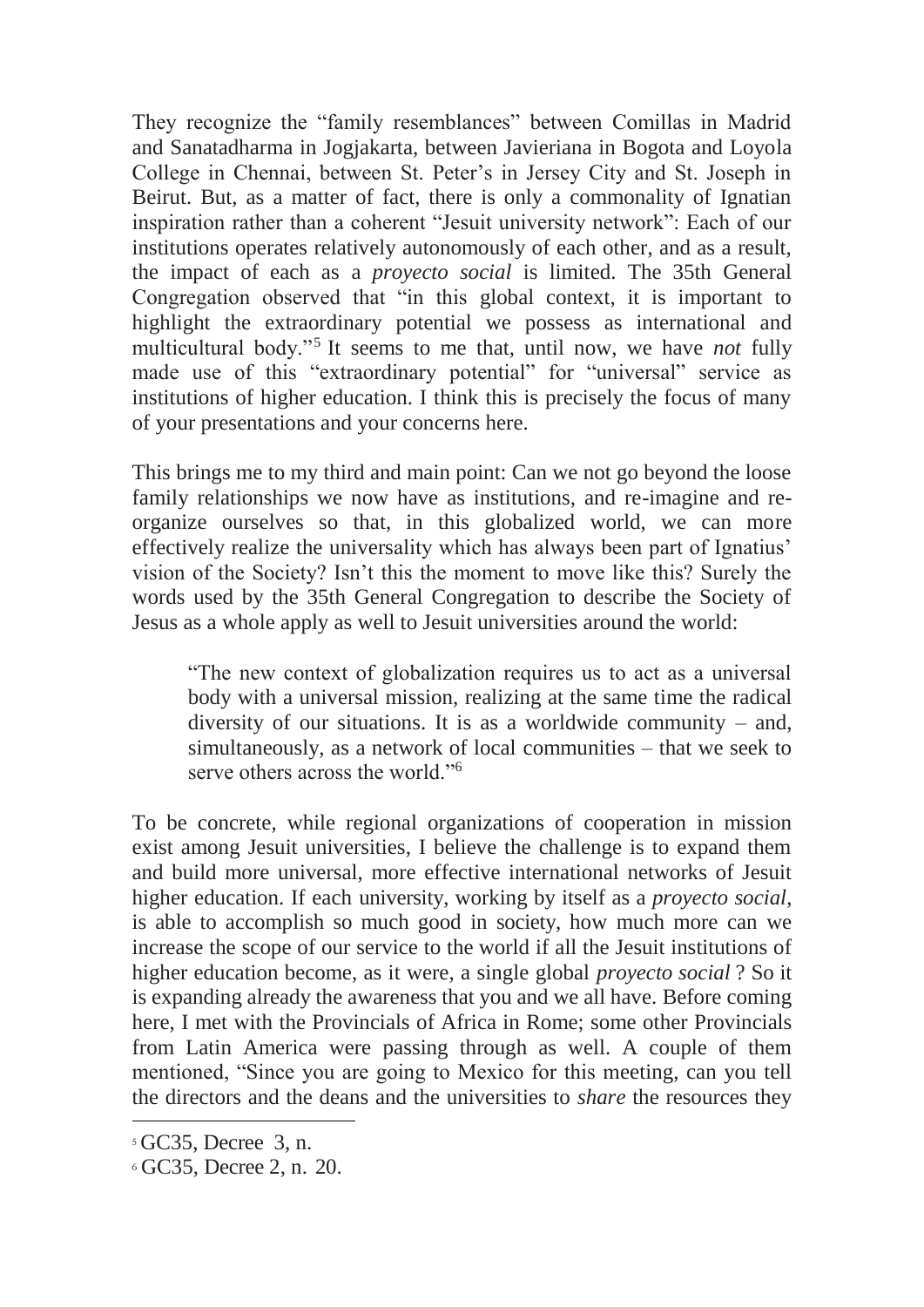have? We who have only beginning institutions – if we could access the libraries and resources that are offered in universities with tradition and know-how and resources that we can- not afford, that would be a great, great help."

As you know, the Society of Jesus is moving from having a historical institute in Rome to having branches or small historical institutes around the world. I hope that these branches can network, because this is the time that every culture, every group can have its own voice about its own history – and not have Europeans interpreting the history of everybody else. In Rome, we are going to work in our own archives to copy, digitalize, and do whatever we can so that this can be shared with other centers. Likewise, it would be a tremendous service if the universities possessing tremendous resources of materials, libraries, etc., could open these to universities that could not hope to build a library in 10 years.

Your presence at this conference indicates your openness to a more universal dimension to your life and service as universities. My hope, however, is that we can move from conferences and discussions like those we had yesterday to the establishment of operational consortia among our universities focused on responding together to some of the "frontier challenges" of our world which have a supra-national or supra-continental character. The three discussion groups you participated in yester- day could serve as the start of three such consortia.

First, a consortium to confront creatively the challenge of the emergence of aggressive "new atheisms." In Europe they don't use this term. They use "new aggressive secularism" and it is very anti-Church. Interestingly, Japan has been secular for 300 or 400 years, with total separation of church and state, but they have a secularism that is peaceful and respectful of religions. In Europe I have found a very aggressive secularism, not peaceful. Secularism without peace has to be anti-some- thing or against somebody. Why have we come to that? We see it particularly in countries that have been most Catholic: Spain, Italy, Ireland. There, secularism goes against the historical presence of a church that was very powerful and influential. These new atheisms are not confined to the industrialized North and West, however; they affect other cultures and foster a more generalized alienation from religion, often generated by false dichotomies drawn between science and religion.

Second, a consortium focused on more adequate analyses and more effective and lasting solutions to the world's poverty, inequality, and other forms of injustice. In my travels, a question that comes up over and over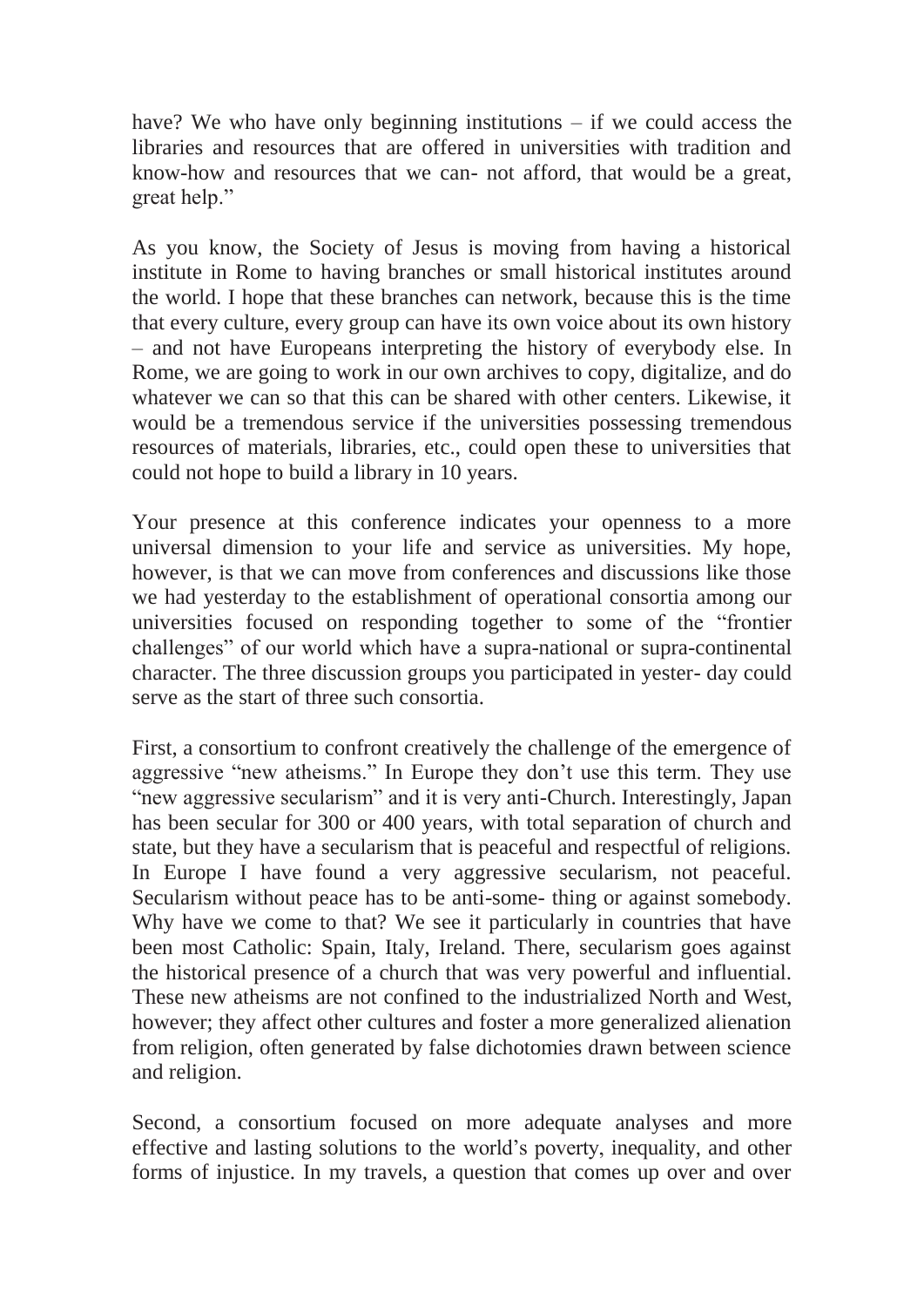again is: What are the challenges of the Society? The only answer is: the challenges of the world. There are no other challenges. The challenge is looking for meaning: Is life worth living? And the challenges of poverty, death, suffering, violence, and war. These are our challenges. So what can we do?

And third, a consortium focused on our shared concerns about global environ- mental degradation which affects more directly and painfully the lives of the poor, with a view to enabling a more sustainable future for our world.

This third consortium could further network the already existing ecology net- work currently under the direction of the Secretariat for Social Justice and Ecology of the *Curia Generalizia*. We have been very blessed with very a imaginative and active Secretary, who is here. And we are now developing a section on social justice and ecology. So this would also be a point of reference in this networking.

Let me end this section by reminding you that universities as such came very late into Ignatius' understanding of how the Society of Jesus was to fulfill its mission in the Church. What is striking is that, in the Constitutions, Ignatius makes clear why he is won over to the idea of what he calls "Universities of the Society": the Society of Jesus accepts "charge of universities" so that the "benefits" of "improvement in learning and in living . . . be spread more universally."<sup>7</sup> The more *universal good* is what prompts Ignatius to accept responsibility for universities. With all the means globalization makes possible, then, surely more effective networking in the manner I have described will allow us to spread the benefits of Jesuit higher education more universally in today's world.

# **LEARNED MINISTRY**

In a sense, what I have described thus far as challenges to Jesuit higher education in this globalized world correspond to two of the three classic functions of the university. Insofar as universities are places of instruction, I have stressed the need to promote depth of thought and imagination. Insofar as universities are centers of service, I have invited us to move more decisively towards international networks focused on important supranational concerns. This leaves us with the function of research – the genuine search for truth and knowledge – but what is often called today "the production of knowledge" – a theme that, in today's university world,

<sup>7</sup> *Constitutions of the Society of Jesus*, n. 440.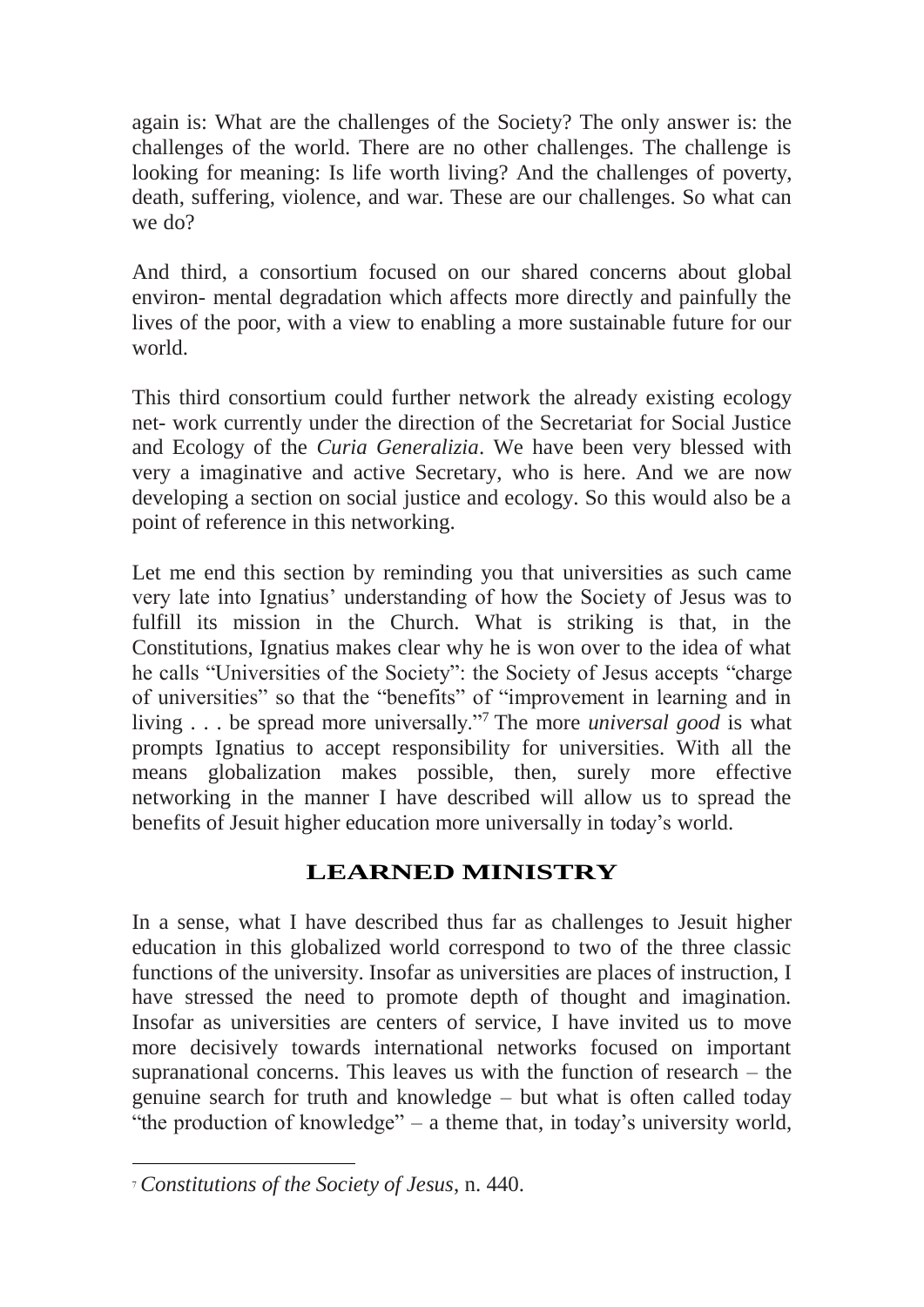has generated much discussion on questions like the modes of research and its communication, the centers of knowledge production, areas of study, and the purposes of research.

I am sure you will agree that, if we are true to our Ignatian heritage, research in our universities must always ultimately be conceived of in terms of what the 34th General Congregation calls "learned ministry" or the "intellectual apostolate." (This is Jesuit jargon. And a tangential but important point to note is that the intellectual apostolate, sometimes a confusing term, applies to all Jesuit works and apostolates.)

All the virtues of the rigorous exercise of the intellect are required: "learning and intelligence, imagination and ingenuity, solid studies and rigorous analysis."<sup>8</sup> And yet, it is always "ministry" or "apostolate": in the service of the faith, of the Church, of the human family and the created world that God wants to draw more and more into the realm of his Kingdom of life and love. It is always research that is aimed at making a difference in people's lives, rather than simply a recondite conversation among members of a closed elite group. Again, I am sure that if I were to enumer- ate all the serious scholarly work and discussion being done in Jesuit universities to address "the serious contemporary problems" Pope John Paul II enumerates in *Ex Corde Ecclesiae* – that is, "the dignity of human life, the promotion of justice for all, the quality of personal and family life, the protection of nature, the search for peace and political stability, a more just sharing in the world's resources, and a new economic and political order that will better serve the human community at a national and international level<sup> $\mathfrak{B}^9$ </sup> if I were to enumerate all that is being done, my allotted time would not be enough, and both you and I would faint in the process!

In keeping with my approach throughout this reflection, I would now like to ask what challenges globalization poses to the "learned ministry" of research in Jesuit universities? I propose two.

First, an important challenge to the learned ministry of our universities today comes from the fact that globalization has created "knowledge societies," in which development of persons, cultures and societies is tremendously dependent on access to knowledge in order to grow. Globalization has created new inequalities between those who enjoy the power given to them by knowledge, and those who are excluded from its

<u>.</u>

<sup>8</sup> GC 34, Decree 26, n. 20.

<sup>9</sup> *Ex Corde*, ibid.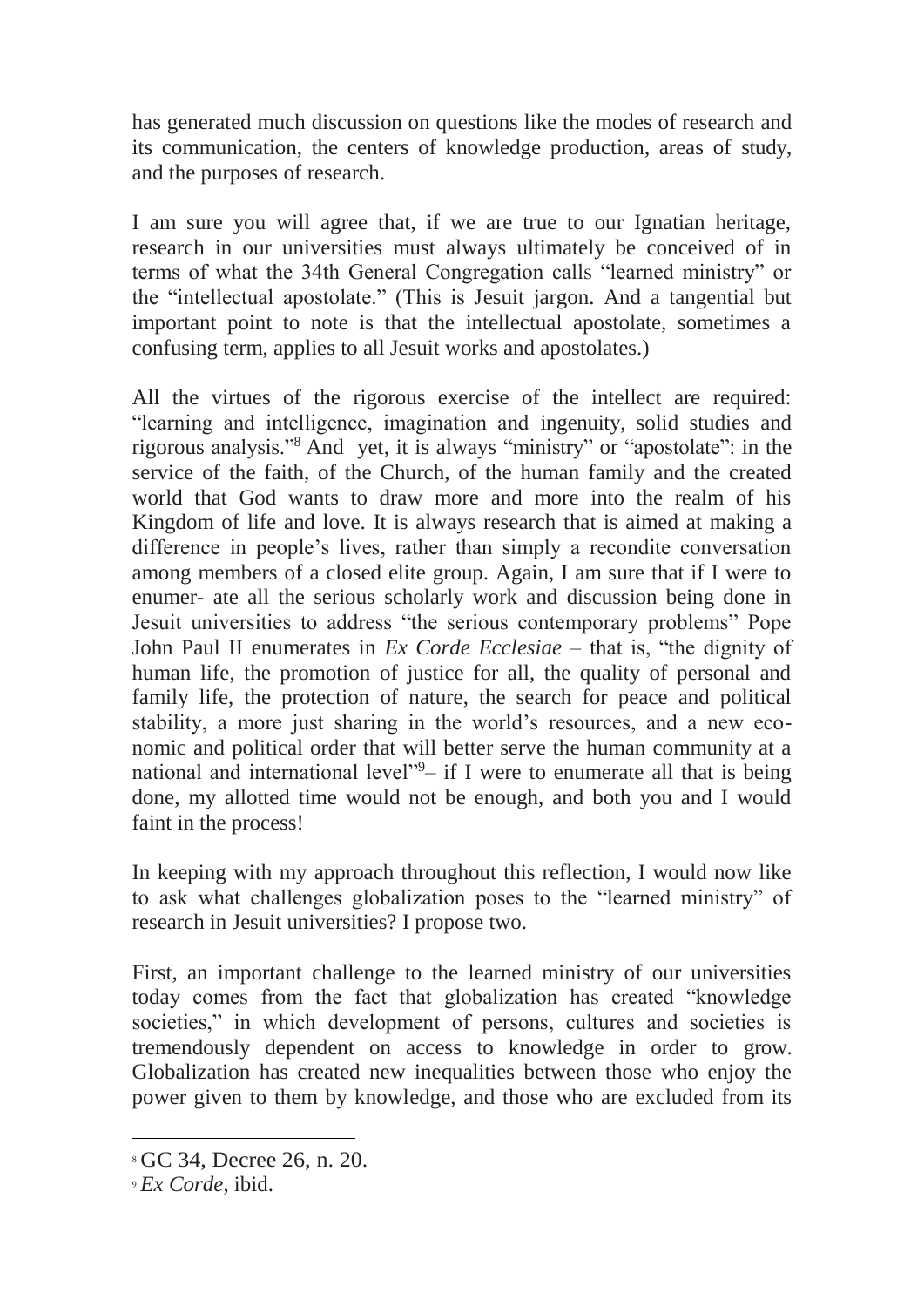benefits because they have no access to that knowledge. Thus, we need to ask: who benefits from the knowledge produced in our institutions and who does not? Who needs the knowledge we can share, and how can we share it more effectively with those for whom that knowledge can truly make a difference, especially the poor and excluded? We also need to ask some specific questions of faculty and students: How have they become voices for the voiceless, sources of human rights for those denied such rights, resources for protection of the environment, persons of solidarity for the poor? And the list could go on.

In this connection, the work-in-progress of the "Jesuit Commons," which you will discuss tomorrow, is extremely important, and it will require a more serious support and commitment from our universities if it is to succeed in its ambitious dream of promoting greater equality in access to knowledge for the sake of the development of persons and communities.

Second, our globalized world has seen the spread of two rival "ism's": on the one hand, a dominant "world culture" <sup>10</sup> marked by an aggressive secularism that claims that faith has nothing to say to the world and its great problems (and which often claims that religion, in fact, is one of the world's great problems); on the other hand, the resurgence of various fundamentalisms, often fearful or angry reactions to postmodern world culture, which escape complexity by taking refuge in a certain "faith" divorced from or unregulated by human reason. And, as Pope Benedict points out, both "secularism and fundamentalism exclude the possibility of fruitful dialogue and effective cooperation between reason and religious faith. $"$ <sup>11</sup>

The Jesuit tradition of learned ministry, by way of contrast, has always combined a healthy appreciation for human reason, thought, and culture, on the one hand, and a profound commitment to faith, the Gospel, the Church, on the other. And this commitment includes the integration of faith and justice in dialogue among religions and cultures. The training of the early Jesuits, for example, included the study of pagan authors of antiquity, the creative arts, science and mathematics, as well as a rigorous theological course of study. One only need consider the life and achievements of Matteo Ricci, whose 400th death anniversary we celebrate this year, to see how this training that harmoniously integrated faith and reason, Gospel and culture, bore such creative fruit.

<sup>10</sup> Cf. GC 35, Decree 3, n. 10, n.20.

<sup>11</sup> *Caritas in Veritate*, n. 56.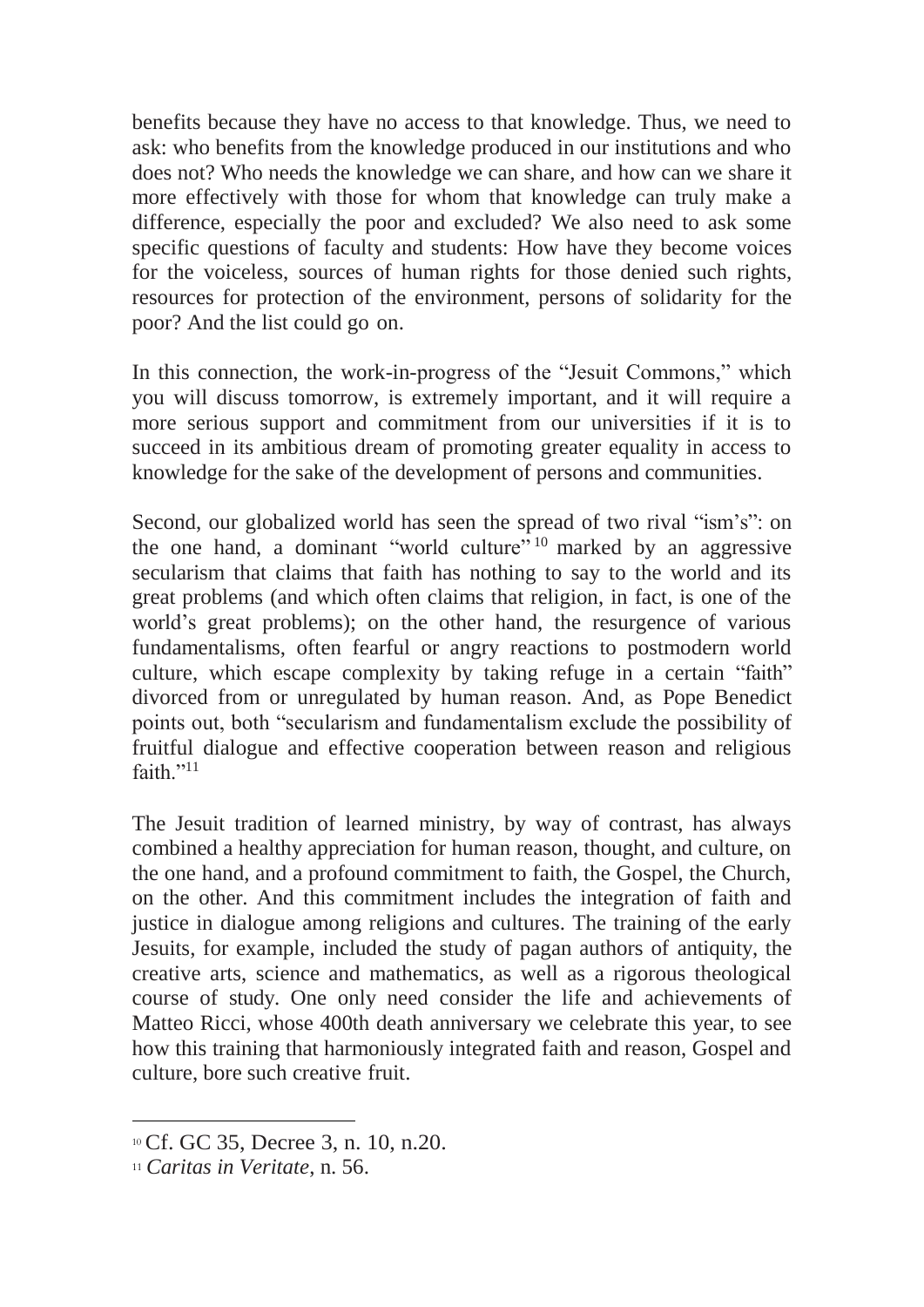Many people respond, "Please, don't compare me to Matteo Ricci. He was a genius." I take the point. But at the same time, the formation he received gave him the tools to develop his genius. So the question is: The formation that we give today – does it offer such tools? Are we that integrated? Are we that open in our training?

As secularism and fundamentalism spread globally, I believe that our universities called to find new ways of creatively renewing this commitment to a dialogue between faith and culture that has always been a distinguishing mark of Jesuit learned ministry. This has been the mission entrusted to us by the Papacy in the name of the Church. In 1983, at the 33rd General Congregation, Pope John Paul II asked the Society for a "deepening of research in the sacred sciences and in general even of secular culture, especially in the literary and scientific fields." More recently, this was the call of Pope Benedict XVI, to the Society of Jesus, its collaborators and its institutions during the 35th General Congregation. The Holy Father affirmed the special mission of the Society of Jesus in the Church to be "at the frontiers," "those geographical and spiritual places where others do not reach or find it difficult to reach," and identified particularly as frontiers those places where "faith and human knowledge, faith and modern science, faith and the fight for justice" meet. As Pope Benedict observed, "this is not a simple undertaking" (Letter, No. 5), but one that calls for "courage and intelligence," and a deep sense of being "rooted at the very heart of the Church."<sup>12</sup>

I am convinced that the Church asks this intellectual commitment of the Society because the world today needs such a service. The unreasoning stance of fundamentalism distorts faith and promotes violence in the world, as many of you know from experience. The dismissive voice of secularism blocks the Church from offering to the world the wisdom and resources that the rich theological, historical, cultural heritage of Catholicism can offer to the world. Can Jesuit universities today, with energy and creativity, continue the legacy of Jesuit learned ministry and forge intellectual bridges between Gospel and culture, faith and reason, for the sake of the world and its great questions and problems?

# **CONCLUSION**

According to good Jesuit tradition, the time has now come for a *repetition!*  – assuming up. I have sought to reflect with you on the challenges of

<sup>12</sup> GC 35, Decree 1, n. 13.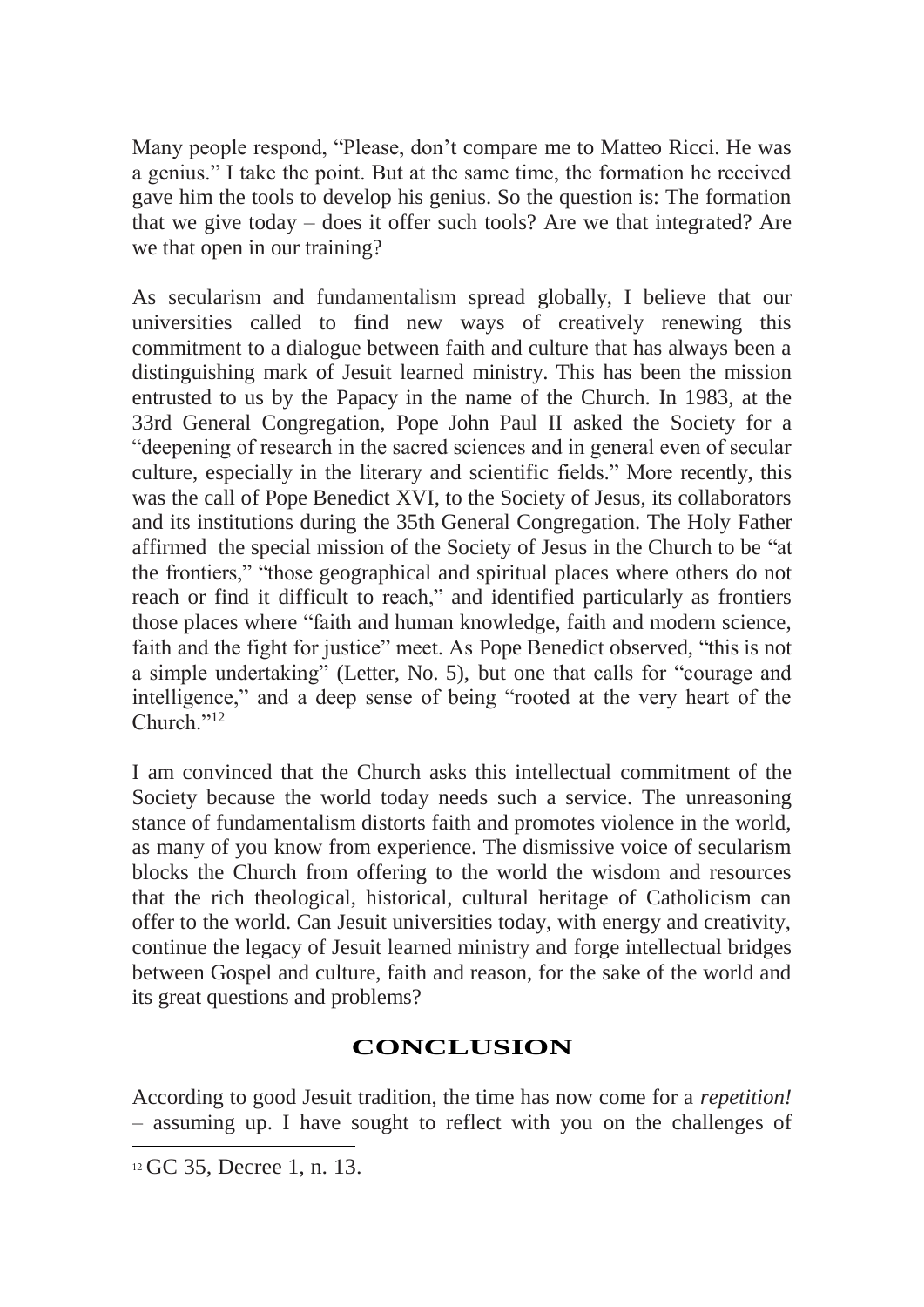globalization to Jesuit universities as institutions of learning, service, and research. First, in response to the globalization of superficiality, I suggest that we need to study the emerging cultural world of our students more deeply and find creative ways of promoting depth of thought and imagination, a depth that is transformative of the person. Second, in order to maximize the potentials of new possibilities of communication and cooperation, I urge the Jesuit universities to work towards operational international networks that will address important issues touching faith, justice, and ecology that challenge us across countries and continents. Finally, to counter the inequality of knowledge distribution, I encourage a search for creative ways of sharing the fruits of research with the excluded; and in response to the global spread of secularism and fundamentalism, I invite Jesuit universities to a renewed commitment to the Jesuit tradition of learned ministry, which mediates between faith and culture.

From one point of view, I think you can take everything I have said and show that the directions I shared are already being attempted or even successfully accomplished in your universities. Then, one can take what I have said as a kind of invitation to the *"magis"* of Ignatius for the shaping of a new world, calling for some fine-tuning, at it were, of existing initiatives, asking that we do better or more of what we are already doing or trying to do. I think that is a valid way of accepting these challenges.

I would like to end, however, by inviting you to step back for a moment to consider a perhaps more fundamental question that I have been asking myself and others over the past two years: If Ignatius and his first companions were to start the Society of Jesus again today, would they still take on universities as a ministry of the Society?

Already in 1995, General Congregation 34 saw that the universities were growing in size and complexity, and at the same time, the Jesuits were diminishing in number within the universities. In 1995, when GC 34 spoke about the diminishing number of Jesuits in universities, there were about 22,850 Jesuits in the world. Today, in 2010, there are about 18,250 – about 4,600 fewer Jesuits. I need not go into further statistics to indicate the extent of this challenge. I am very aware of and grateful for the fact that, in the past 15 years, there has been much creative and effective work aimed at strengthening the Catholic and Ignatian identity of our institutions, at creating participative structures of governance, and at sharing our spiritual heritage, mission, and leadership with our collaborators. I am also very aware of and delighted to see how our colleagues have become true  $collaborators$  –real partners – in the higher education mission and ministry of the Society. These are wonderful developments the universities can be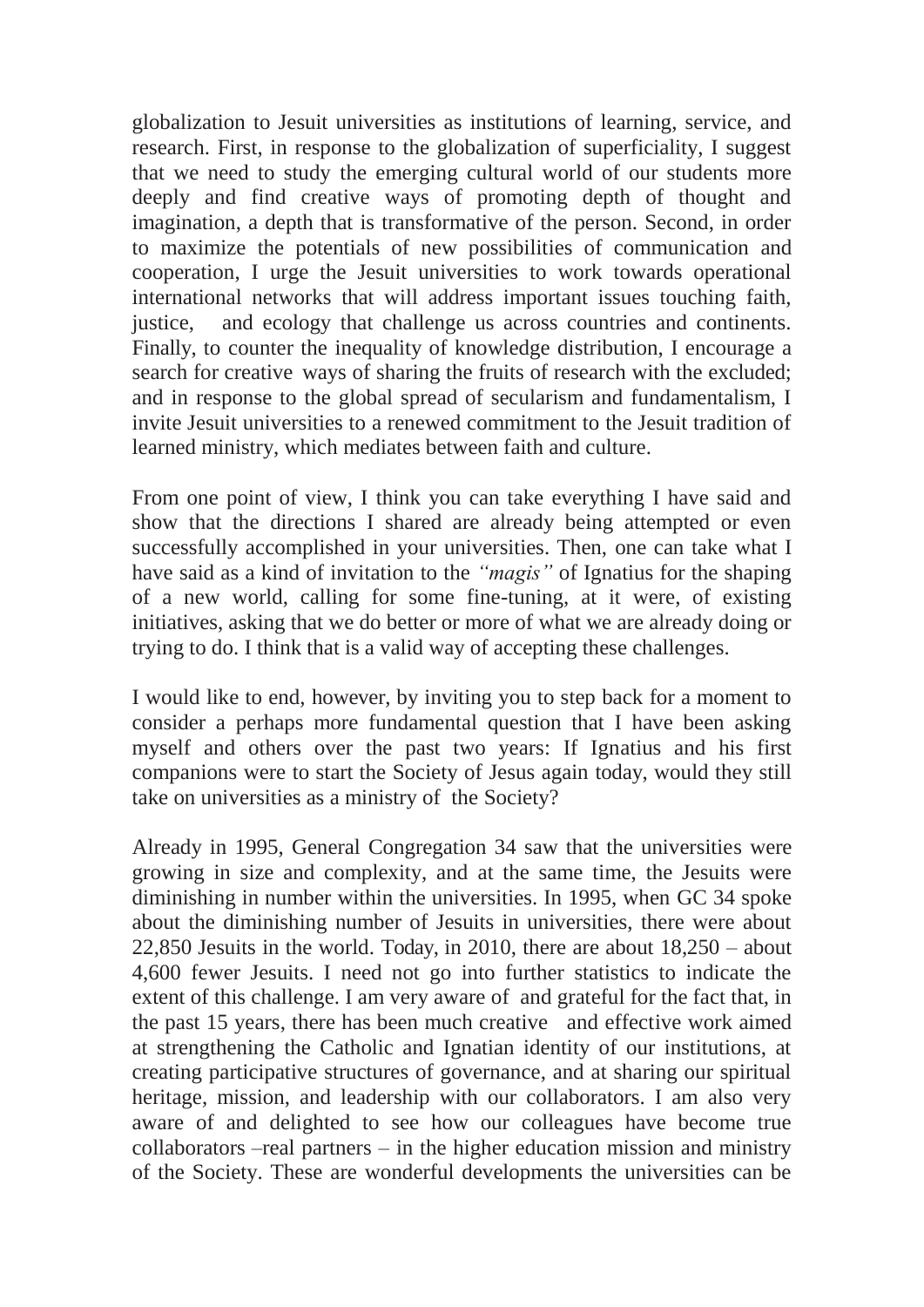proud of and need to continue as the number of Jesuits continues to decline.

I believe we need to continue and even increase these laudable efforts of better educating, preparing, and engaging lay collaborators in leading and working in Jesuit institutions. I can honestly say that this is one of the sources of my hope in the service of the Society and of the Church. If we Jesuits were alone, we might look to the future with a heavy heart. But with the professionalism, commitment, and depth that we have in our lay collaborators, we can continue dreaming, beginning new enterprises, and moving forward together. We need to continue and even increase these laudable efforts.

I think one of the most, perhaps *the most*, fundamental ways of dealing with this is to place ourselves in the spiritual space of Ignatius and the first companions and – with their energy, creativity, and freedom – ask their basic question afresh: What are the needs of the Church and our world, where are we needed most, and where and how can we serve best? We are in this together, and that is what we must remember rather than worrying about Jesuit survival. I would invite you, for a few moments, to think of yourselves, not as presidents or CEOs of large institutions, or administrators or academics, but as co-founders of a new religious group, discerning God's call to you as an apostolic body in the Church. In this globalized world, with all its lights and shadows, would – or how would – running all these universities still be the best way we can respond to the mission of the Church and the needs of the world? Or perhaps, the question should be: What kind of universities, with what emphases and what directions, would we run, if we were re-founding the Society of Jesus in today's world? I am inviting, in all my visits to all Jesuits, to re-create the Society of Jesus, because I think every generation has to re-create the faith, they have to re-create the journey, they have to re-create the institutions. This is not only a good desire. If we lose the ability to re-create, we have lost the spirit.

In the Gospels, we often find "unfinished endings": the original ending of the Gospel of Mark, with the women not saying a word about the message of the angel at the tomb; the ending of the parable of the prodigal Son, which ends with an unanswered question from the Father to the older brother. These ambiguous endings may be unsettling, and precisely meant to provoke deeper, more fundamental questioning and responses. I therefore have good precedents to conclude my talk in this open-ended way. I hope I leave you reflecting to what extent the challenges I have offered this morning are about improving our institutions and the mission and ministry to help shape a more humane, just, faith-filled, sustainable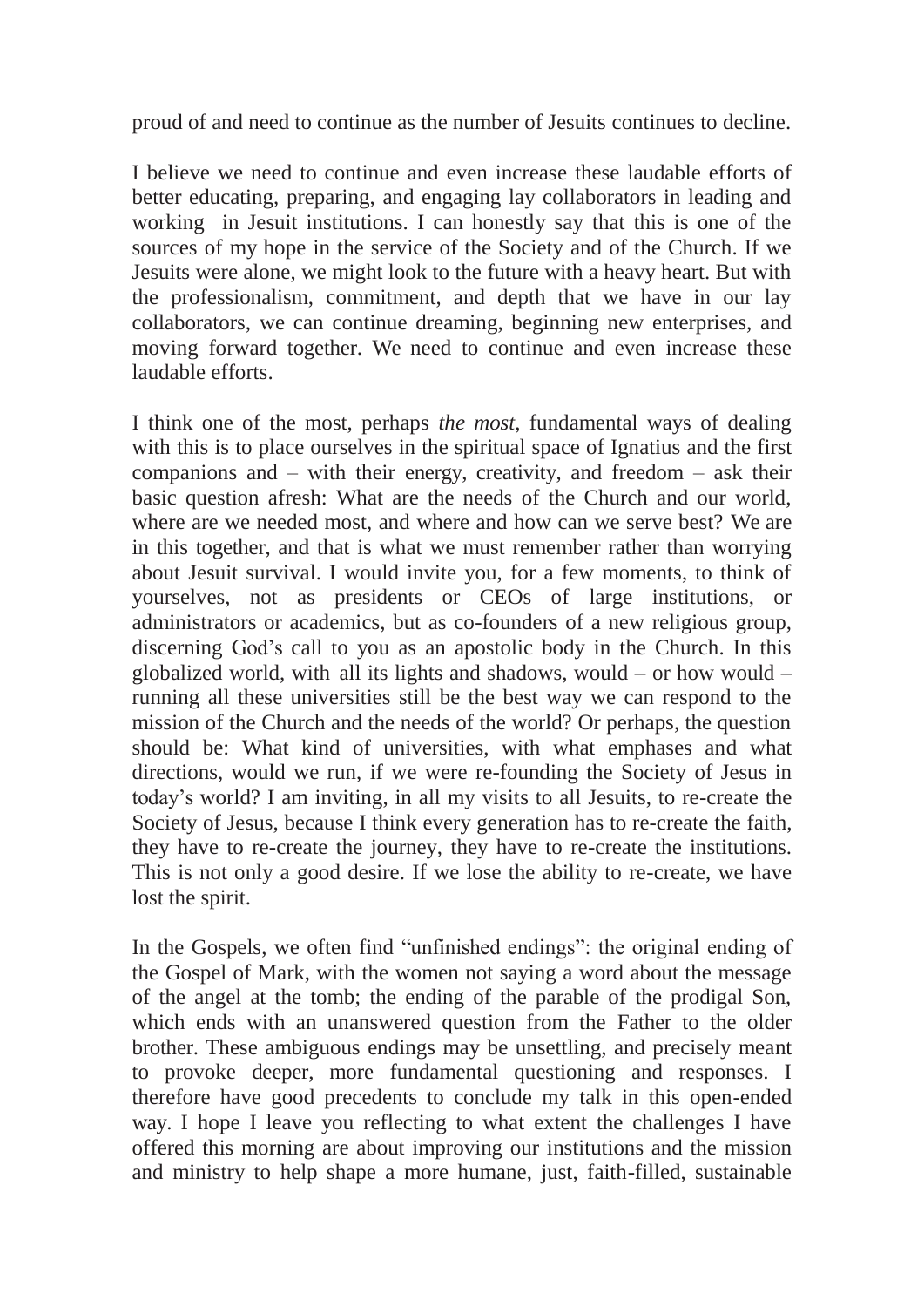world or are calls to, in some sense, re-found what Ignatius called "the universities of the Society."

# **ADOLFO NICOLÁS, S.J. – AN INTRODUCTION**

Adolfo Nicolás, S.J., as Superior General of the Society of Jesus, is the 29th successor to St. Ignatius. I want to offer three points about who he is.

## **CITIZEN OF THE WORLD**

Born and raised in Spain. Educated in Spain, Japan, and Rome. Lived most of his life in the Asia Pacific region, and now a global leader from Rome. Following his studies of philosophy in Alcalá, he went to Japan to immerse himself in the Japanese language and culture. He studied theology at Sophia University and was ordained in 1967 in Tokyo. Later he went on for graduate studies in theology at the Gregorian University, Rome.

Adolfo Nicolás, S.J. is a person with a world view who brings together the best of Asian and Western cultures – and, at the same time, who understands and appreciates every culture represented in this room and the importance of each. He understands and speaks with deep insight about the spirituality of the East and of the West, the economic development challenges and issues of wealthy and impoverished societies, and the concern over the relation- ship of the North and the South.

With his vast knowledge and experience, he will offer us new insights and inspire new ways of thinking and acting to help shape a globalizing world.

### **CITIZEN OF THE CHURCH**

He joined the Society of Jesus in the novitiate at small village near Madrid. After his studies in Rome, he returned to Japan as a professor of theology. Later, he has served in several leadership roles, among them: the director of the Pastoral Institute at Manila, Philippines; rector for young Asian Jesuit students of theology; Provincial of the Japanese Province; and president of the East Asia-Oceania Assistance… now the